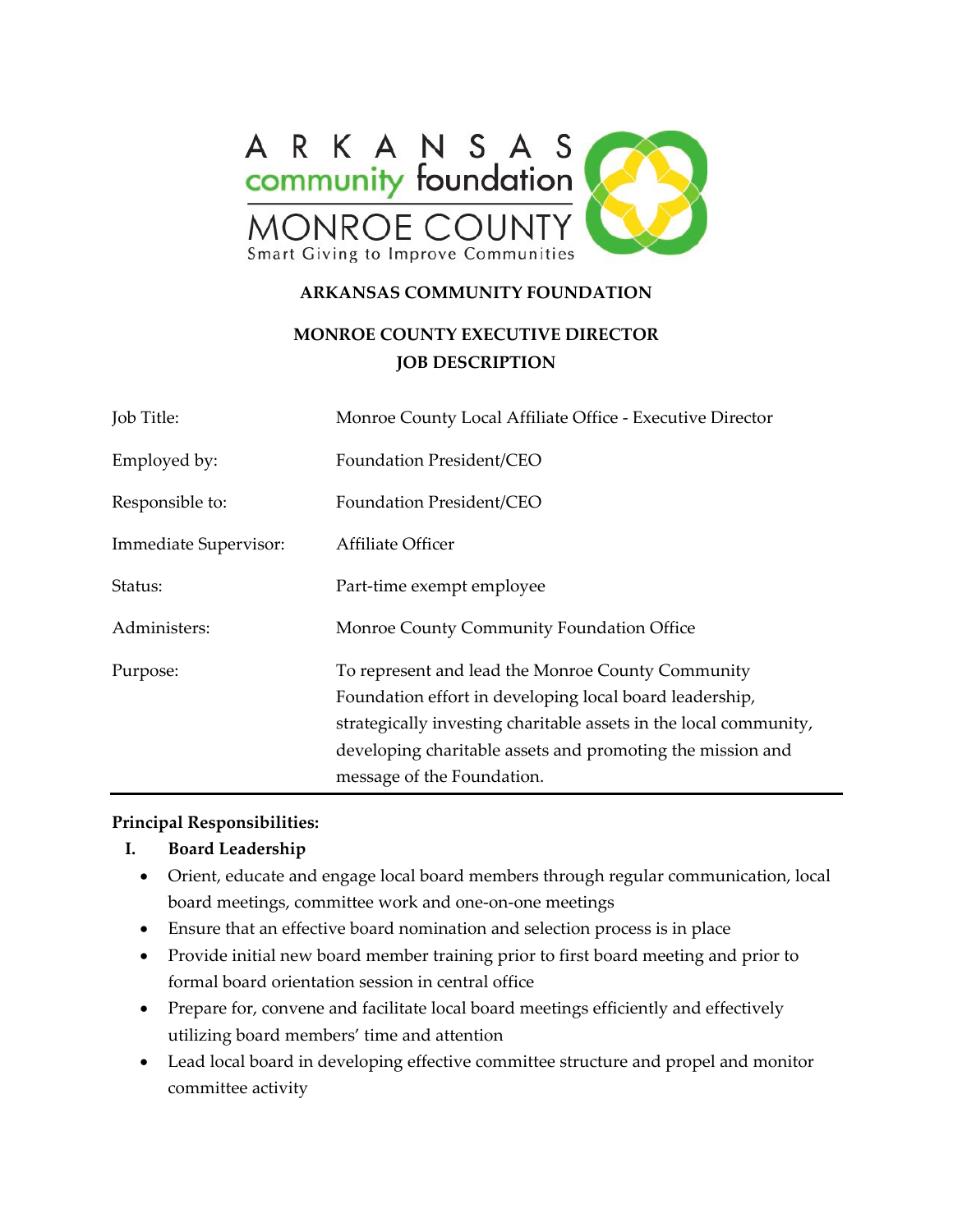• Provide regular and continuing board member education with assistance provided by central office as needed

### **II. Community Leadership and Grantmaking/Community Investment**

- Educate board at large on the opportunities, challenges and needs of the community and on strategic grantmaking including, but not limited to, venture philanthropy
- Lead affiliate grantmaking effort to ensure the greatest impact for the local community
- Ensure that an effective grant (or scholarship) selection committee is in place for each grant cycle
- Schedule and lead site visits to grantee organizations
- Ensure grantee reports are received and reviewed
- Know the local funds, encourage donor directed grantmaking and present grantmaking opportunities to local fund holders when appropriate
- Be alert to and present proactive grantmaking opportunities to the board
- Build knowledge of and relationships with local nonprofits, grantees, other foundations and local government

### **III. Fund Development**

- Lead affiliate fund development effort by educating the local board and engaging them in relationship building and door opening
- Build knowledge of and relationships with
	- o local businesses and corporations
	- o local donors
	- o past and present local and state board members
	- o local professional advisors
- Conduct presentations and personal visits with prospective and current donors

### **IV. Brand Awareness**

- Educate the community about who the Community Foundation is and what we do
- Work with central office communications staff to develop a local affiliate outreach plan
- Represent the Community Foundation by proactively seeking opportunities to speak to civic clubs and associations about our work
- Work with board members to identify key influencers in the community and seek opportunities to meet with them to share the story of the Community Foundation.
- Distribute news releases and create publicity plans to notify the community about new funds and endowments, scholarship opportunities, grant opportunities and other news items